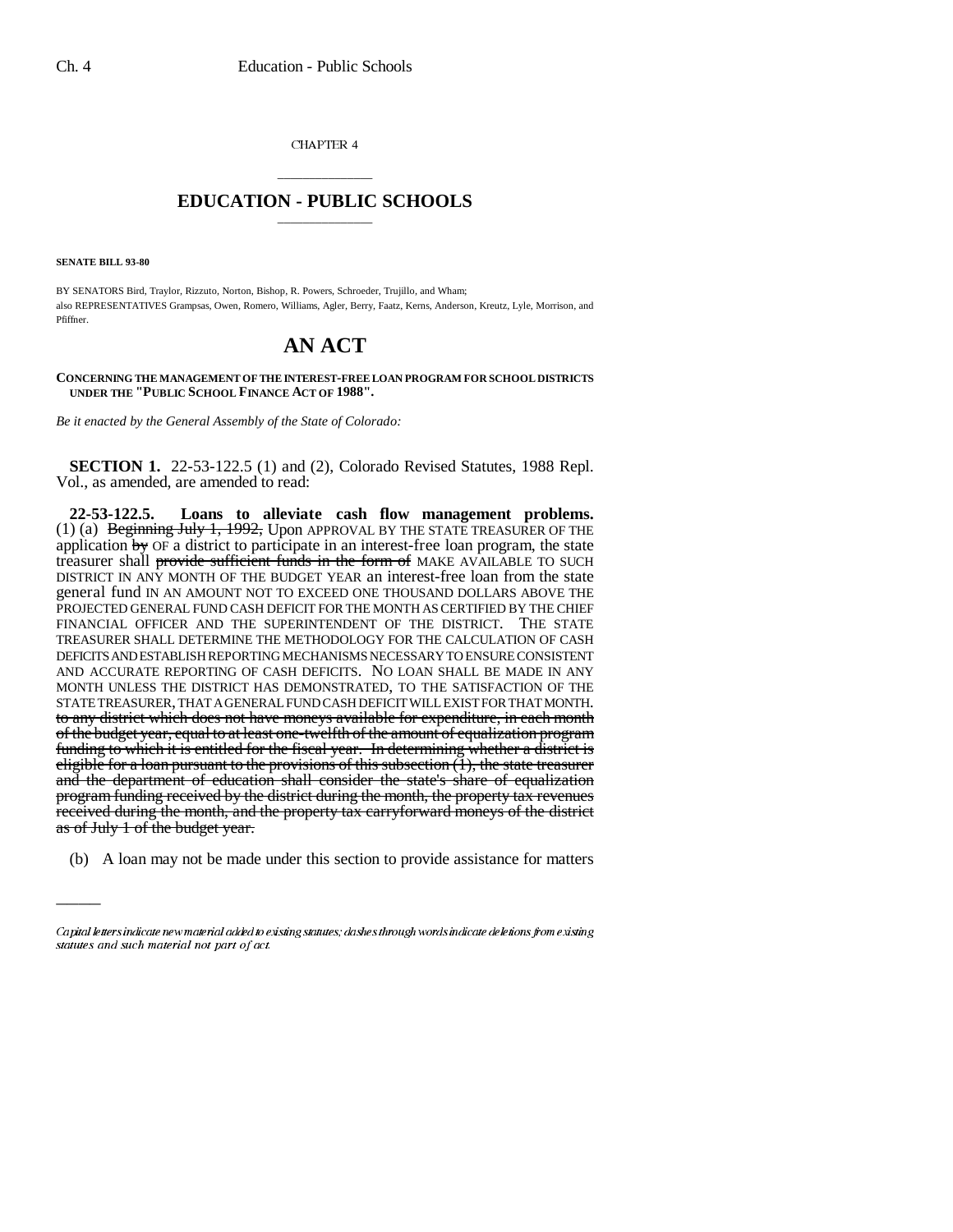eligible for payment from the contingency reserve pursuant to section 22-53-124 or to cover a foreseeable level of uncollectible property taxes, nor may a loan be used by a district for the simultaneous purchase and sale of the same security or an equivalent security in order to profit from price disparity.

(2) (a) FOR THE MONTHS OF MARCH, APRIL, AND MAY OF EACH BUDGET YEAR, any district receiving a loan under the provisions of this section shall begin to repay any SUCH loan to the state when the monthly property tax revenues and state aid received exceed one-twelfth of the amount of equalization program funding to which such district is entitled for the budget year, and IF THE DISTRICT'S AVAILABLE RESOURCES AS OF THE LAST DAY OF THE MONTH INCREASED BY THE NEXT MONTH'S REVENUES EXCEED THE NEXT MONTH'S EXPENDITURES PLUS A CASH RESERVE. THE EXCESS RESOURCES MUST BE REMITTED TO THE STATE TREASURER BY THE CLOSE OF BUSINESS ON THE FIFTH BUSINESS DAY OF THE FOLLOWING MONTH. All loans shall be repaid prior to June 27 BY JUNE 25 of the state fiscal year in which the loan was made OR ON AN ALTERNATIVE DATE AS DETERMINED BY THE STATE TREASURER.

(b) FOR PURPOSES OF PARAGRAPH (a) OF THIS SUBSECTION (2):

(I) "AVAILABLE RESOURCES" MEANS ANY AVAILABLE CASH AND INVESTMENTS IN DISTRICT FUNDS WHICH CAN BE USED TO ALLEVIATE GENERAL FUND CASH SHORTFALLS INCLUDING, BUT NOT LIMITED TO, THE DISTRICT'S CAPITAL RESERVE AND INSURANCE RESERVE FUNDS. "AVAILABLE RESOURCES" SHALL NOT INCLUDE CASH THAT IS LEGALLY SEGREGATED OR PLEDGED BY CONTRACT OR BY RULE AND REGULATION OF THE STATE BOARD.

(II) "CASH RESERVE" MEANS EIGHT PERCENT OF THE DISTRICT'S AVERAGE MONTHLY EXPENDITURES OR TWENTY THOUSAND DOLLARS, WHICHEVER IS GREATER.

(c) A lien in the amount of any such loan shall attach to any district property tax revenues, EXCEPT FOR BOND REDEMPTION FUND REVENUES, collected during the state fiscal year in which the loan was made, and such lien shall have priority over all other expenditures from such revenues until the loan shall have been repaid in full. The county treasurer of the county in which the headquarters of the district are located shall be jointly responsible with the district for repayment of any loan made pursuant to this section. If a district fails to repay a loan to the state treasurer in accordance with the provisions of this section, the state treasurer shall notify the county treasurer of the county in which the district is located that the district is in default on the loan and the amount of the default. The county treasurer shall withhold any moneys of the district in the county treasurer's possession in an amount equal to the amount of the default and transmit said moneys to the state treasurer. If the amount of moneys of the district in the county treasurer's possession at the time notice of the default is given is less than the amount of the default, the county treasurer shall withhold additional moneys of the district until such time as the default has been completely paid to the state treasurer.

**SECTION 2.** 22-53-121 (1), Colorado Revised Statutes, 1988 Repl. Vol., is amended to read:

**22-53-121. State public school fund.** (1) There is hereby created in the office of the state treasurer a fund, SEPARATE FROM THE GENERAL FUND, to be known as the state public school fund. There shall be credited to said fund the net balance of the public school income fund existing as of December 31, 1973, and all distributions from the state public school income fund thereafter made, the state's share of all